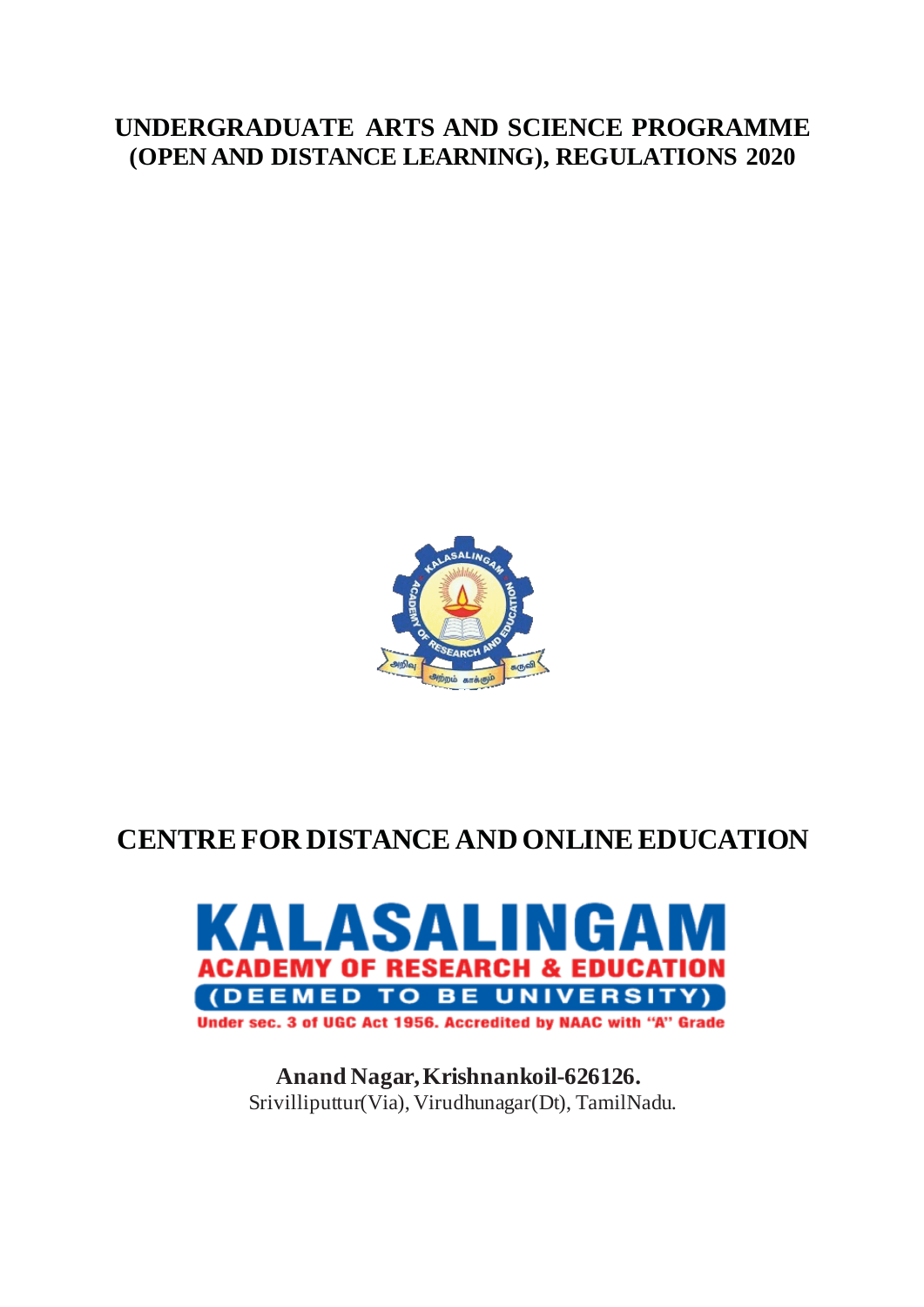# **CONTENTS**

|                      | <b>REGULATIONS 2020</b>                              | Page                     |
|----------------------|------------------------------------------------------|--------------------------|
|                      |                                                      | No.                      |
| R.1.0                | Definitions                                          | 1                        |
| R.2.0                | Admissions                                           | 1                        |
| $\overline{R}.3.0$   | The Structure of the Open and Distance               | 2                        |
|                      | Learning mode Arts and Science Programmes            |                          |
| R.4.0                | <b>Academic Counsellors</b>                          | $\overline{2}$           |
| R.5.0                | <b>Registration and Enrolment</b>                    | 3                        |
| R.6.0                | <b>Registration Requirement</b>                      | 3                        |
| R.7.0                | Maximum Duration of the Programme                    | 3                        |
| R.8.0                | Temporary Withdrawal from the Programme              | 3                        |
| R.9.0                | Discipline                                           | 3                        |
| R.10.0               | Participation in Learning activities                 | $\overline{\mathcal{A}}$ |
| R.11.0               | <b>Assessment Procedure - Tests and Examinations</b> | 5                        |
| R.12.0               | <b>System of Tests</b>                               | 5                        |
| R.13.0               | <b>End-Semester Examinations</b>                     | 5                        |
| R.14.0               | <b>Evaluation of Project Work</b>                    | 5                        |
| $\overline{R}$ .15.0 | Weightages                                           | 5                        |
| R.16.0               | Make-up Examinations                                 | 6                        |
| R.17.0               | Course-wise Grading of Students                      | 6                        |
| R.18.0               | Method of Awarding Letter Grades                     | 8                        |
| R.19.0               | <b>Declaration of Results</b>                        | 8                        |
| R.20.0               | <b>Course Repetition</b>                             | 8                        |
| R.21.0               | Grade Card                                           | 9                        |
| R.22.0               | Eligibility for the Award of Open and Distance       |                          |
|                      | Learning mode Arts and Science Degrees               | 9                        |
| R.23.0               | Power to Modify                                      | 10                       |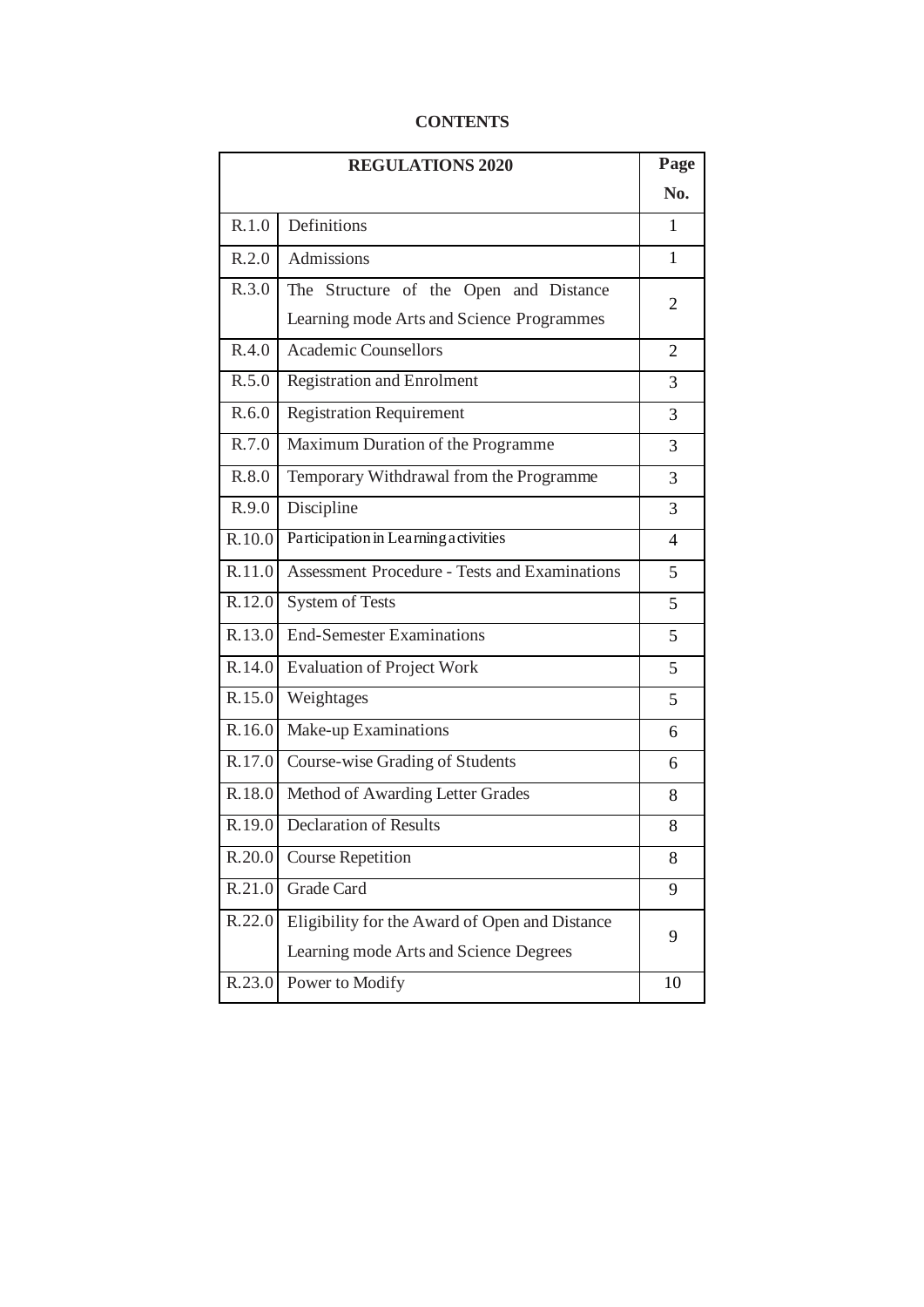# **OPEN AND DISTANCE LEARNING MODE PROGRAMME REGULATIONS – 2020** (For all Under Graduate Arts and Science Programmes)

# **(Applicable to students admitted in the Academic year 2020 and later)**

# **R.1.0 Definitions**

- R.1.1 Credit means the Unit award gained by a learner with study efforts of minimum number of hours required to acquire the prescribed level of learning in respect of that Unit.
- R.1.2 A study effort for one Credit shall mean time required by a learner to understand the contents equivalent to 30 hours of self-learning, including the time spent in the contact sessions, time required to complete the assessments, and acquire the prescribed level of learning in respect of that Unit.
- R.1.3 E-Learning Material means and includes contents in the form of structured course material, as a part of one or more courses in the Open and Distance Learning Programme, in digital format delivered through Learning Management System, which is inter alia selfexplanatory, self-contained, self-directed at the learner, and amenable to self- evaluation, and enables the learner to acquire the prescribed level of learning in a course of study, but does not include text-books or guide-books; as defined in these regulations
- R.1.4 Open and Distance Learning Mode means a mode of providing flexible learning opportunities by overcoming separation of teacher and learner using internet and e-Learning Materials. The learning resources can be categorized into 4 quadrants: e-Tutorial, Learning material, Assessments, and Discussion Forum.
- R.1.5 Proctored Examination means the examination conducted under the supervision of approved person or technology enabled proctoring which ensures the identity of the test taker and the integrity of the test taking environment, either in pen-paper mode or in computer-based testing mode or in full-fledged online mode; as permissible in Open and Distance Learning mode under these regulations
- R.1.6 SWAYAM (Study Webs of Active Learning for Young Aspiring Minds) means the learning management system as specified in the UGC (Credit Framework for online learning courses through SWAYAM) Regulations, 2016.

# **R.2.0 Admissions**

- R.2.1 Announcement for admission to all Open and Distance Learning mode Arts and Science Programmes, will be made by the KARE and the candidates are required to submit their applications in the prescribed application form on or before the dates specified in the announcement by the University.
- R.2.2 Eligibility:

Candidates who have passed in  $12<sup>th</sup>$  Std. Examination (10+2) in relevant stream are eligible to apply for admission to the Open and Distance Learning mode Arts and Science Programmes offered by Kalasalingam Academy of Research and Education.

- R.2.3 Admission to Open and Distance Learning mode Arts and Science will be made by the procedure given below:
	- i) The applicants should meet all the Eligibility criteria.
	- ii) The final selection will be based on the marks obtained in the  $12<sup>th</sup>$  Std. Examination
- R.2.4 The Admissions Committee constituted by the Chairman; Academic Council will decide on the operational aspects of selection of candidates based on the criteria laid down by the Academic Council.
- R.2.5 In all matters concerning selection of candidates, the decision of the Admission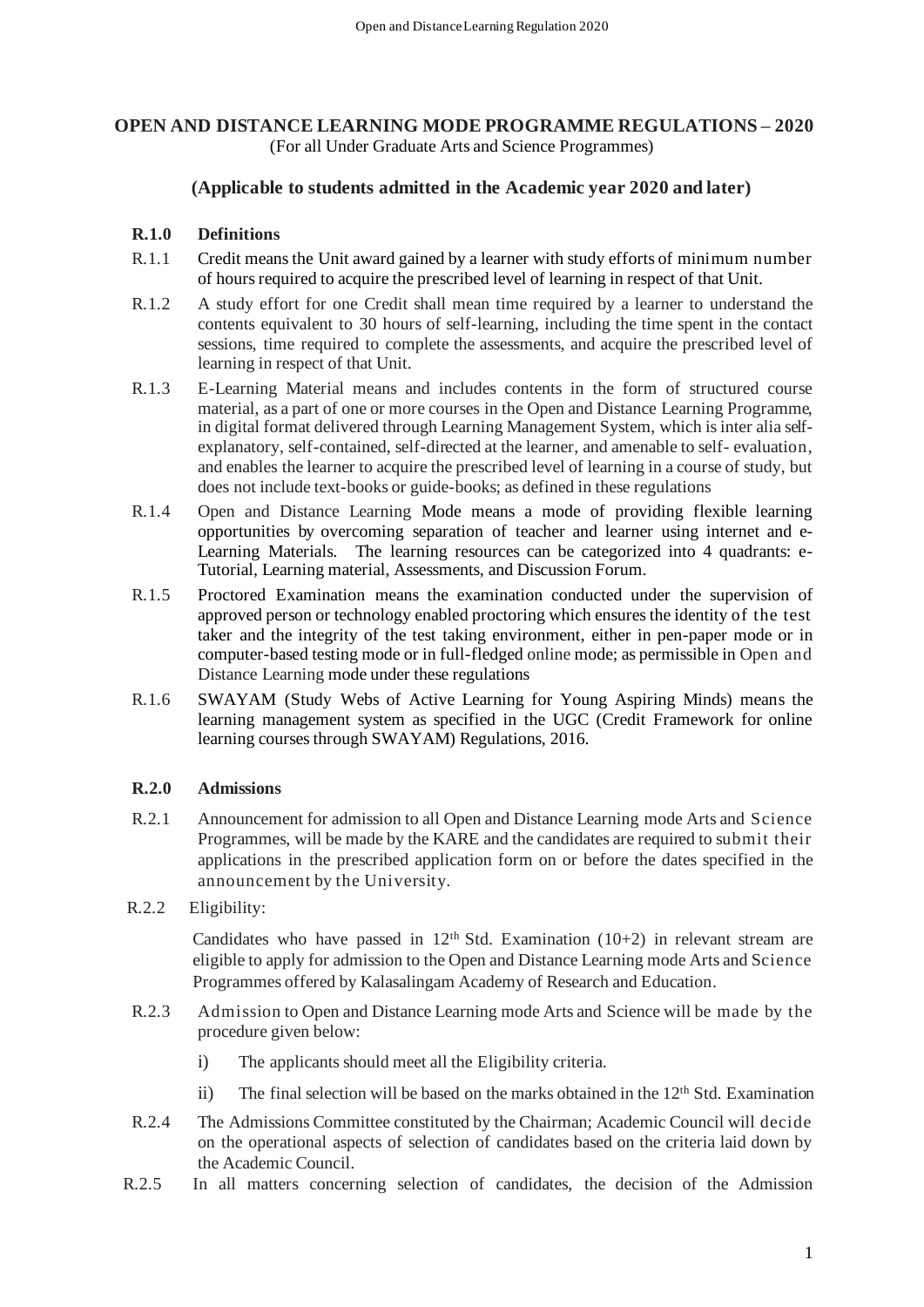Committee is final.

R.2.6 In addition to the conditions given in the Information Brochure for Open and Distance Learning mode Arts and Science Programmes, the selected candidates should satisfy the other admission requirements indicated in the Letter of Offer for Admission. Only then, he/she will be admitted to the Open and Distance Learning mode Arts and Science Programmes, after payment of the prescribed fees. However, if at any time the Director (Centre for Distance and Online Education) finds any of the requirements are not fulfilled by the candidate, the Director (CDOE) may revoke the admission of the candidate and report the same to the Academic Council.

# **R.3.0 The Structure of the Open and Distance Learning mode Arts and Science Programmes**

- R.3.1. The curriculum of the Open and Distance Learning mode Arts and Science Programmes is designed to have similar Credit Structure as the same programmes offered in the conventional mode.
- R.3.2 For the award of the Open and Distance Learning mode Arts and Science Programmes degree, a candidate shall
	- (i) Satisfy all the requirements prescribed by the Regulations of the Academic Council,
	- (ii) Earn not less than the minimum credit as described in the conventional mode of the corresponding Programmes and
	- (iii) Complete all courses (as specified in the curriculum and syllabus of the programme), within a minimum period of *three years* or a maximum Period of Five years (including the duration of withdrawal from the course on medical grounds or for other valid reasons, if any, as per the regulation from the date of his/her enrolment).
- R.3.3 The Open and Distance Learning mode Arts and Science Programmes will have a Curriculum and Course content (Syllabus) approved by the Academic Council.
- R.3.4 No semester shall have more than seven lecture-based courses as prescribed in the curriculum, adding up to not more than 27 CGPA credits per semester.

However, students are permitted to register for an additional course (backlog) from the second semester onwards, subject to the following conditions:

- (i) The maximum number of CGPA credits registered in any semester shall not exceed 31, and
- (ii) The student's Faculty Advisor and the Head of the Department concerned recommend the same.

#### **R.4.0 Academic Counsellors**

R.4.1 To help the students in planning their courses of study and for getting general advice on the academic programme, a certain number of students will be assigned to a faculty member who will be called their Academic Counsellors.

The Mentor/Counsellors will help the students in all their endeavors during their period of study. If the Mentor/Counsellor finds that any of his/her wards is showing poor performance for whatever reason(s), he/she will bestow special care and attention on him/her.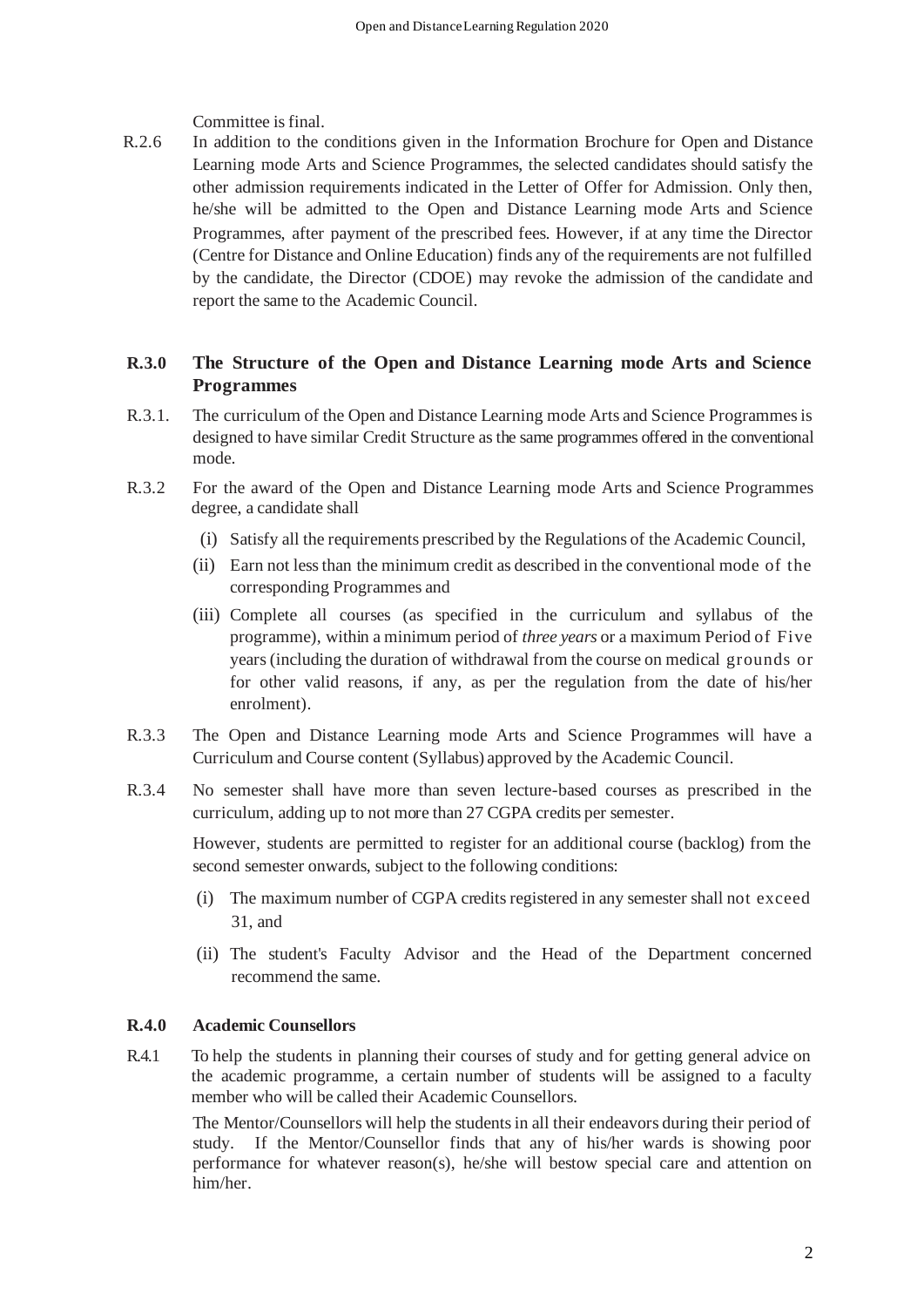### **R.5.0 Registration and Enrolment**

- R.5.1 Except for the first semester, registration for the courses in a semester will be done, through the portal, during a specified week before the end of the previous semester.
- R.5.2 A student will be eligible for enrolment only if he/she fulfil the requirements of Regulation R.6.0, with the choice of courses decided in consultation with the assigned Mentor/counsellor.
- R.5.3 The curriculum for any semester normally carries 24 27 credits. In any case, the student should ensure that the total number of courses registered by him in any semester enables him/her to earn the minimum number of credits.

# **R.6.0 Registration Requirement**

R.7.1 The students can register for a maximum of 31 CGPA credits. For registration of course, the students should have passed the pre-requisite course. A student who secures U grade (fail) in an elective course will have the option for registering the same elective course or a different elective course.

#### **R.7.0 Maximum Duration of the Programme**

R.7.1 A student is ordinarily expected to complete the Open and Distance Learning mode Arts and Science Programmes in six semesters. However, a student may complete the programme at a slower pace, but in any case, not exceeding 10 semesters, including the semesters withdrawn on medical grounds or for other valid reason(s), failing which the registration is liable to be cancelled.

#### **R.8.0 Temporary Withdrawal from the Programme**

R.9.1 A student may be permitted by the Director (Centre for Distance and Online Education) to withdraw from the programme for a semester or longer for reasons of ill health or on any other valid grounds. Normally, a student will be permitted to discontinue the programme for a maximum period of two semesters.

A student who is permitted to discontinue may rejoin the programme at the appropriate semester, but only along with the regular students at the time of commencement of that semester.

R.8.2 A student who discontinues and rejoins the programme shall be governed by the rules, regulations, courses of study and syllabus in force at the time of his/her rejoining the programme.

#### **R.9.0 Discipline**

- R.9.1 Every student is required to observe discipline and decorous behavior in all activities related to academic programmes and not indulge in activities that would bring disrepute to the University.
- R.9.2 Any instance of indiscipline related to the academic activity of a student will be referred to a Discipline Committee; likewise, any instance of malpractice by a student in connection with the examination process will be referred to an Examination Monitoring and Grievance Redressal Committee (EMGRC).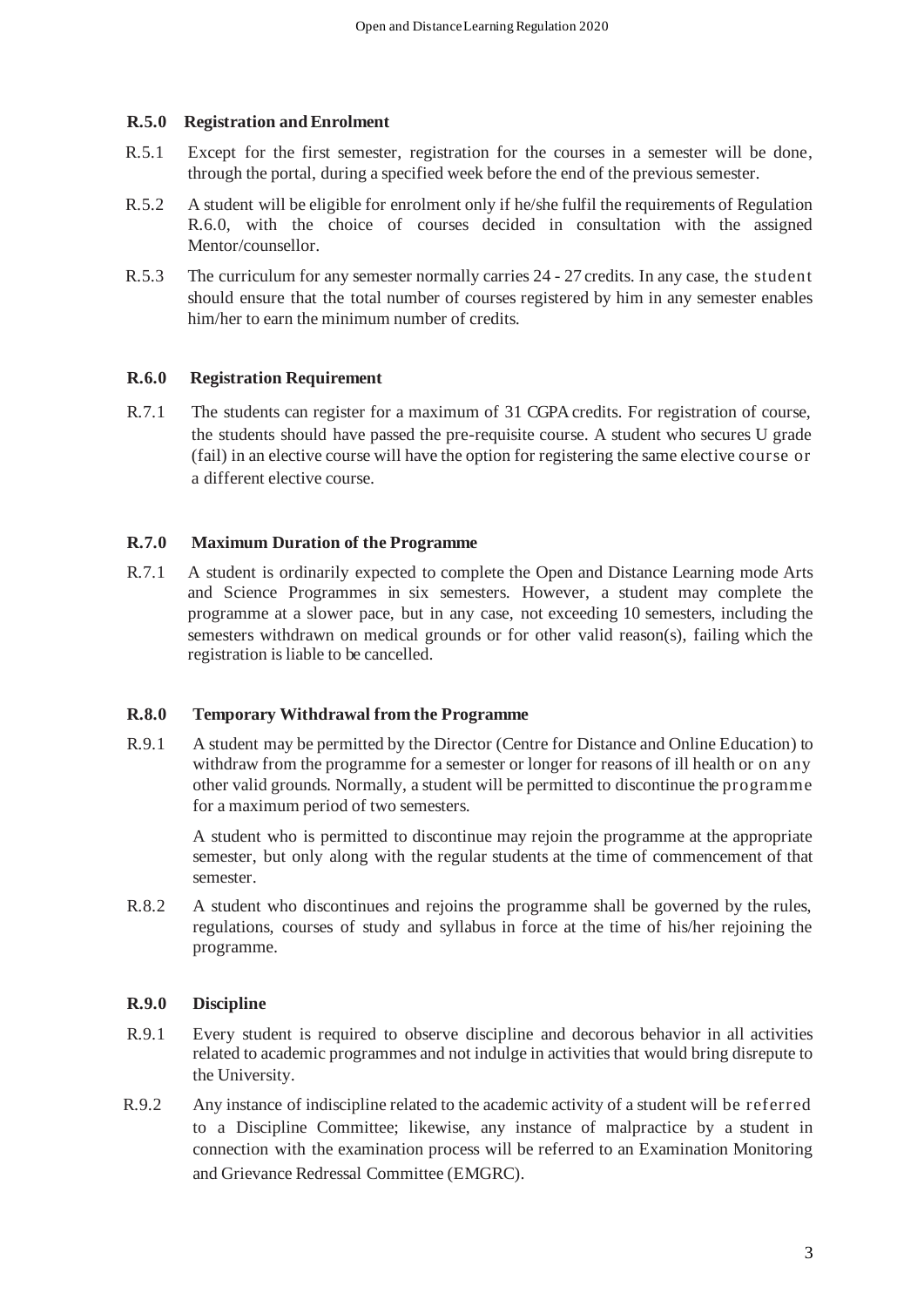These Committees will inquire into the issues and make recommendations, along with suggesting suitable punishment for the offenders (if the charges against them are substantiated), to the Staff Council. The Staff Council will consider the recommendations of these committees and decide on the appropriate action to be taken.

#### **R.10.0 Participation in Learning activities**

- R.10.1 For Open and Distance Learning mode: the learner has to maintain a minimum attendance of 75 percent. in the programme specific Personal Contact Programme (excluding counselling) and lab component of each of the programmes.
- R.10.2 For Open and Distance Learning mode: the learner has to maintain a minimum participation of 75 percent in all the activities of Open and Distance Learning programme prior to end semester examination.
- R.10.3 Every faculty member handling a class will register his/her students' attendance from the date of commencement of the class work and till the last day of instruction of the semester, and finalize the attendance records of the students. The attendance percentage, calculated up to the last day of instruction of the semester, will be indicated by a number / letter code as shown in the Table1

| <b>Percentage of Attendance</b><br>(Rounded to) | <b>Attendance Code</b> |
|-------------------------------------------------|------------------------|
| 95 and above                                    |                        |
| 86 to 94                                        |                        |
| 76 to 85                                        |                        |
| Below 75                                        |                        |

#### **Table 1: Attendance code**

The attendance percentage will be released on the website. Students, whose attendance is less than 75% in the courses they have registered, will not be permitted to appear for the End- Semester Examination of these courses.

- R.10.4 If a student has an attendance percentage of lower than 75% in a course, his/her performance in that course will be treated as not satisfactory, and he/she shall be awarded "W" grade ('W' meaning failure for want of the minimum attendance) in that course. This grade shall be mentioned in his/her grade card till the course is successfully completed.
- A student who is awarded "W" grade for a course must repeat the course.
- R.10.5 Condonation of Insufficient Attendance condemnation

Students who have availed medical leave on valid grounds may be considered for condonation of insufficient attendance, provided the percentage of their attendance excluding the period of their medical leave is not below 65% and their attendance including the period of their illness does not fall below 75%. Students can avail themselves of this facility twice during the entire period of their study.

Students who wish to apply for condonation of insufficient attendance should do so within two days of the last working day of the semester, along with the medical certificates and other relevant documents, to the office of the COE. An Attendance Committee constituted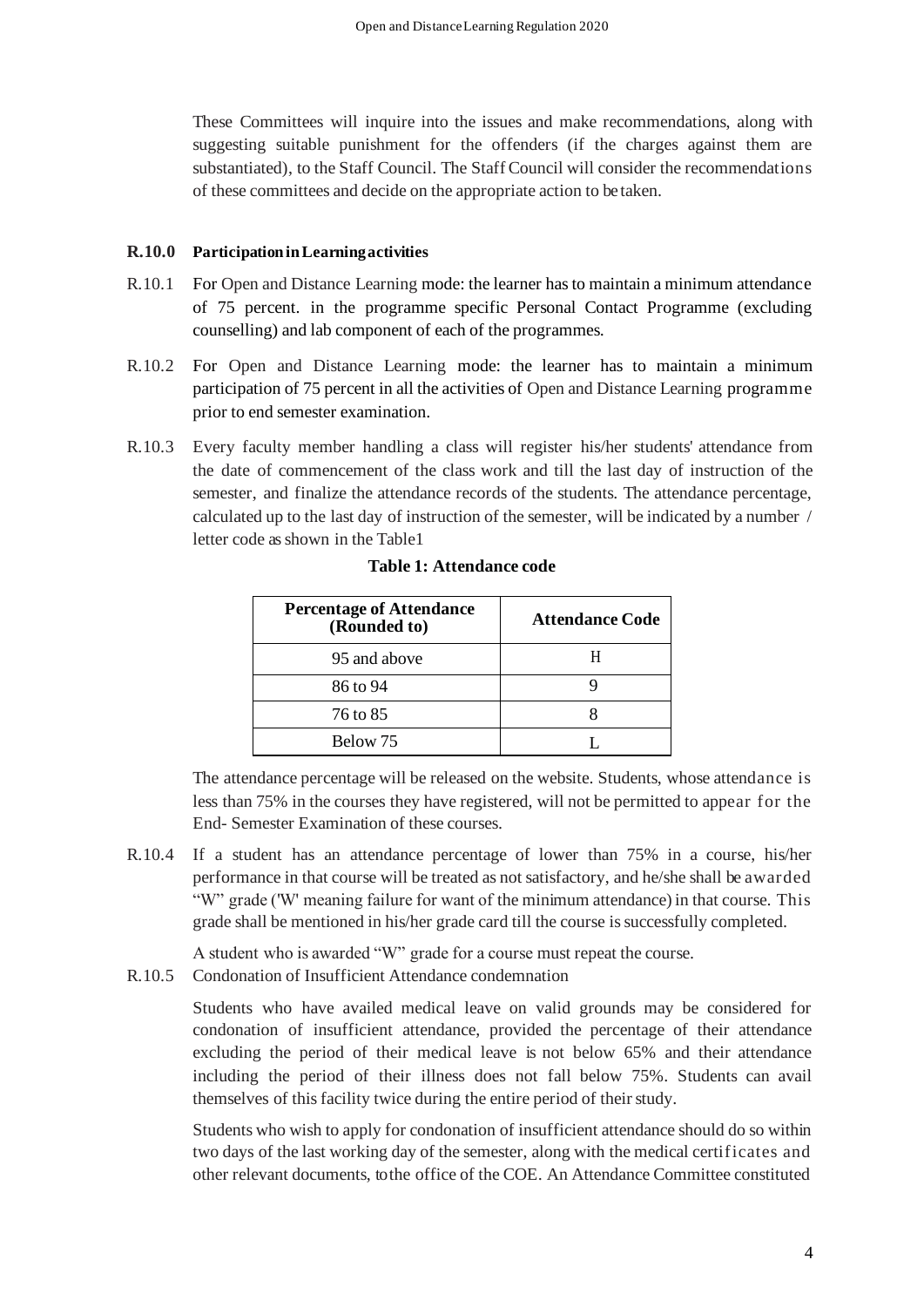by the Chairman of the Academic Council will study the individual cases and approve of the applications on the basis of their merit.

## **R.11.0 Assessment Procedure–Tests and examinations**

R.11.1 The Academic Council will decide on the system of tests and examinations in each course in each semester from time to time. The Academic Council will decide on the mode of examinations such as online proctored tools based on the recommendations of the BoS.

# **R.12.0 System of Tests**

R.12.1 In the lecture / tutorial-based courses, assignment, one mid-semester examination and one end semester examination will be conducted for each course. The details of weightage of marks for the mini-projects, assignments and External Examinations (only for laboratory courses only) will be announced by the course teacher, in consultation with the Class Committee, and the Director (Centre for Distance and Online Education), at the beginning of the semester.

# **R.13.0 End-Semester Examinations**

R.13.1 There will be End-Semester Examination of three hours duration in each lecture-based courses/laboratory-based courses.

# **R.14.0 Evaluation of Project Work**

 R.14.1 The progress of the students in their Project Work will be assessed through three periodical reviews by a Project Review Committee, constituted by the Head of the Department concerned/Director (Centre for Distance and Online Education).

> Upon completion of the Project in VI semester, the student will have to submit the Project Report, which will be evaluated by duly appointed examiner(s). The evaluation will be based on the report, the assessments during the periodical reviews, and a vivavoce examination on the Project Work.

# **R.15.0 Weightages**

.

R.15.1 Weightages of Practical Examinations and End Semester Examinations for the different courses:

| S.No           | <b>Type of Course</b>  | <b>Component</b>                    | Internal /      | Weightage     |
|----------------|------------------------|-------------------------------------|-----------------|---------------|
|                |                        |                                     | <b>External</b> |               |
|                | Theory Course (T)      | Four Assignments                    | Internal        | 30 %          |
|                |                        | <b>End Semester</b><br>Examinations | External        | 70 %          |
| $\overline{2}$ | Laboratory Course (L)  | <b>Practical Session -I</b>         | Internal        | 10%           |
|                |                        | <b>Practical Session -II</b>        |                 | 10%           |
|                |                        | <b>Practical Session -III</b>       |                 | 10%           |
|                |                        | <b>External Examination</b>         | External        | 70 %          |
| 3              | Integrated Course (IC) | Two Assignments<br>Internal         |                 | 15 %          |
|                |                        | <b>Practical Session-I</b>          |                 | 15%           |
|                |                        | <b>End Semester</b>                 | External        | 40 % T + 30 % |

| <b>Table 2: Weightages for Various Courses</b> |  |
|------------------------------------------------|--|
|                                                |  |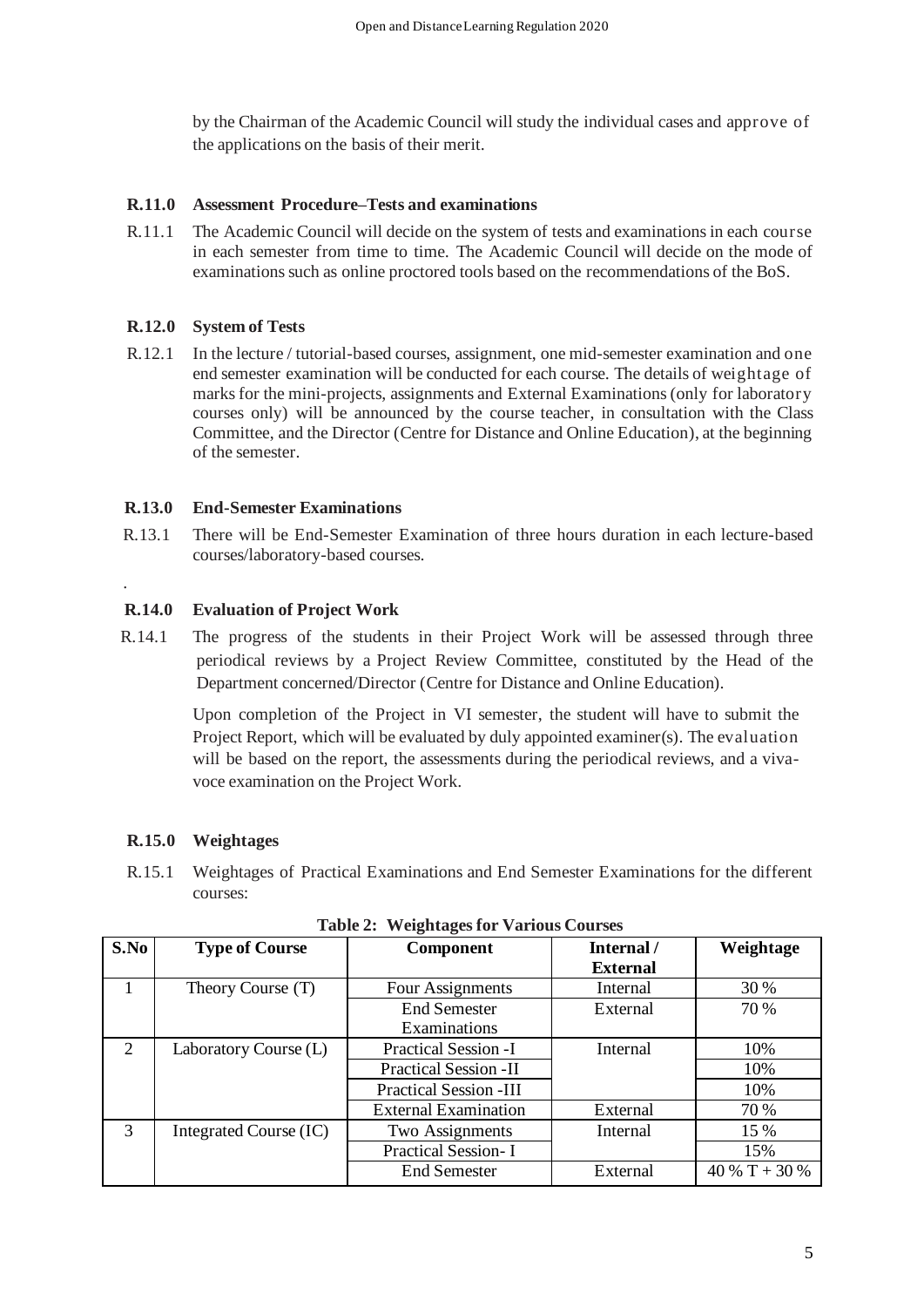|                       | Examinations                    |          |                 |
|-----------------------|---------------------------------|----------|-----------------|
|                       |                                 |          |                 |
|                       |                                 |          | $30\%$ T + 40 % |
|                       |                                 |          |                 |
| Theory with Practical | <b>Practical Session -I</b>     | Internal | 15 %            |
| (TP)                  | Practical Session-II            |          | 15 %            |
|                       | <b>End Semester Examination</b> | External | 70 %            |

- R.15.2 The evaluation for all the Practical sessions, assignments (if any) and end semester examinations will be on an absolute basis. The final marks in each course are calculated as per the Weightages mentioned in the Regulation R.15.1. The equivalent letter grading is on a relative basis, taking into consideration of the marks scored by the students of the particular class in the particular course.
- R.15.3 The minimum pass percentage to be secured in all the courses is being set to 35%.

# **R.16.0 Make-up Examination**

R.16.1 Students who have missed the Mid-semester Examination or End-Semester Examination for valid reasons are eligible to appear for Make-up Examinations.

> Students who have missed either Mid-semester Examination or the End-Semester examination in the same course for genuine reasons, such as illness, may be permitted to write only one Make-up Examination for the missed Mid-semester Examination or End-Semester Examination, provided they satisfy the attendance requirements.

> Such students should submit an application, recommended by the Faculty Advisor and Head of the Department concerned, and to the COE within one week of the date of the examination missed, explaining the reason(s) for their absence. Applications received after this period will not be entertained.

- R.16.2 Official permission to take a Make-up examination will be given under exceptional circumstances, such as admission to a hospital on account of illness.
- R.16.3 A single Make-up examination will be held about two weeks after the End-Semester examination for those who are permitted to appear for the Make-up Examination.

The question paper will be common to all students taking the Make-up Examination in a given course. The question paper will cover the entire syllabus.

#### **R.17.0 Course-wise Grading of Students**

R.17.1 Letter Grades

Based on the marks obtained by a student in the internal and end semester examination in each theory and practical course, he/she is awarded with a letter grade.

(a) For Theory courses

At the end of each semester, based on the individual performance in a theory course relative to the performance of the class in a particular course, each student is awarded a final letter grade. The letter grades and the corresponding grade points are shown in Table 3.

#### **Table 3: Grade Conversion Table**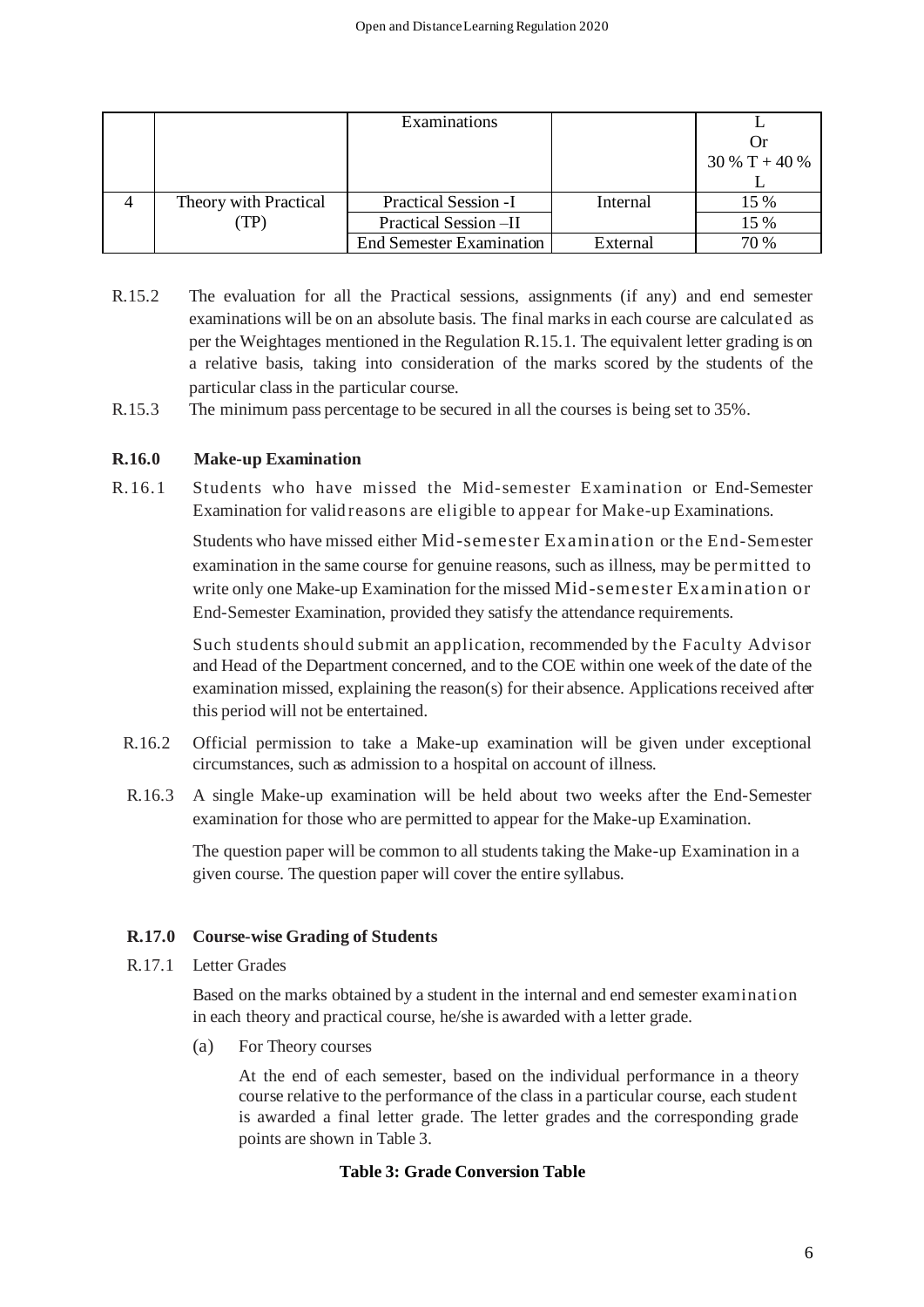| Grade         | Grade<br><b>Points</b> | <b>Result</b>                                       |  |
|---------------|------------------------|-----------------------------------------------------|--|
| S             | 10                     | Pass                                                |  |
| A             | 9                      | Pass                                                |  |
| B             | 8                      | Pass                                                |  |
| $\mathcal{C}$ | 7                      | Pass                                                |  |
| D             | 6                      | Pass                                                |  |
| E             | 5                      | Pass                                                |  |
| P             | 4                      | Pass                                                |  |
| U             | 0                      | Fail                                                |  |
| AВ            | ∩                      | Failure for not writing<br>End Semester Examination |  |
| W             |                        | Failure for want of<br>the minimum<br>attendance    |  |
|               |                        | Incomplete                                          |  |

# **(For relative grading)**

(b) For practical courses and Project/Thesis work

At the end of each semester, based on the individual performance in a particular course, each student is awarded a final letter grade based on the marks obtained by him/her on an absolute basis. The letter grades and the corresponding grade points are shown in Table 4

| Grade        | Grade<br><b>Points</b> | <b>Mark Range</b><br>(out of 100) | <b>Result</b>                                                 |
|--------------|------------------------|-----------------------------------|---------------------------------------------------------------|
| S            | 10                     | > 90                              | Pass                                                          |
| A            | 9                      | $> 80$ but $< 90$                 | Pass                                                          |
| B            | 8                      | $> 70$ but $< 80$                 | Pass                                                          |
| $\mathsf{C}$ | 7                      | $> 60$ but $< 70$                 | Pass                                                          |
| D            | 6                      | $> 55$ but $< 60$                 | Pass                                                          |
| E            | 5                      | $>$ 45 but $<$ 55                 | Pass                                                          |
| P            | 4                      | $>35$ but $< 45$                  | Pass                                                          |
| U            | 0                      | $<$ 35                            | Fail                                                          |
| AB           | 0                      |                                   | Failure for not writing<br><b>End Semester</b><br>Examination |
| W            | 0                      |                                   | Failure for want of<br>minimum attendance                     |
| I            | 0                      |                                   | Incomplete                                                    |

# **Table 4: Grade Conversion Table (For absolute grading)**

The "I" grade, awarded in a course to a student for failing to complete the prescribed formalities relevant to that course, will be subsequently changed to a pass grade (i.e., S/A/B/C/D/E/P) or a "U" grade in the same semester on completion of those formalities.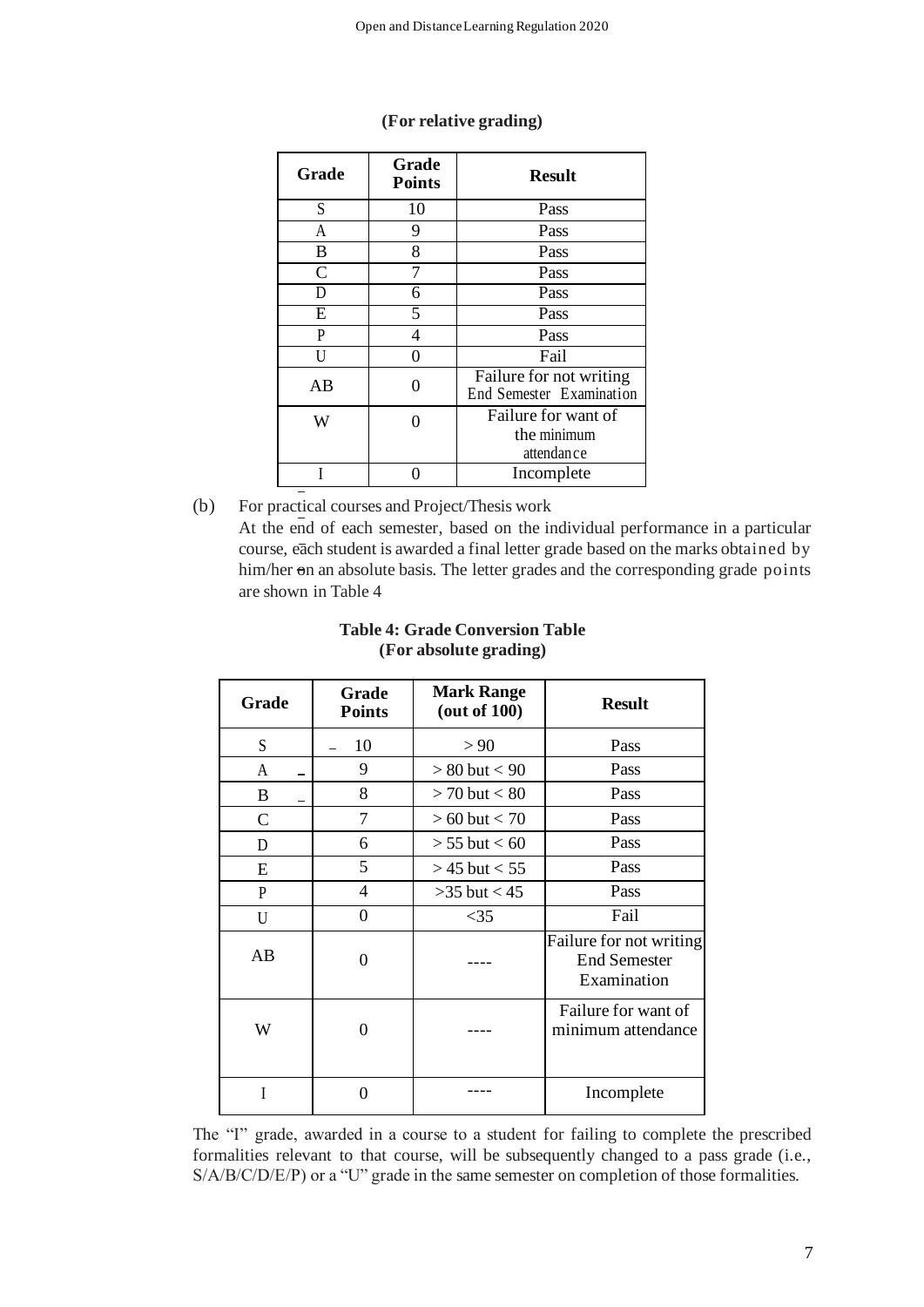R.17.2 A student is considered to have completed a course successfully and earned the associated credits if he/she secures a letter grade other than a "U", "W" or "I" in that course. The grade "U" or "W" in any course implies a failure in that course. A course successfully completed cannot be repeated for the improvement of the grades.

#### **R.18.0 Method of Awarding Letter Grades**

- R.18.1 The letter grades to be awarded to the students for the different courses will be finalized by the course faculty, in a summary sheet.
- R.18.2 Along with the Summary Sheet, a copy of the Result Sheet (Grade Sheet) for each course, also containing the absolute marks, will be submitted by the course faculty, to the Director (CDOE).

#### **R.19.0 Declaration of Results**

- R.19.1 After finalization of the grades by the Class Committee, the Grade Sheets of the individual courses and Grade Summary Sheets will be submitted by the Director (CDOE), for approval, to a Grade Approval Committee. After the verification by the Grade Approval Committee, the Grade Sheets of the individual courses and Grade Summary Sheet will be endorsed and forwarded to the COE.
- R.19.2 With the approval of the Grade Approval Committee, the results of all the examinations conducted in a semester will be placed before the Result Passing Committee.

With the approval of the Result Passing Committee, letter-grades awarded to the students in each course will be released by the office of the COE on the website.

R.19.3 The "U" or "W" grade, once awarded, stays in the record of the student, and is replaced with a pass grade when he/she completes the course successfully later; the CGPA will be accordingly revised.

#### **R.20.0 Course Repetition**

- R.20.1 A student who has secured "U" grade in a Core course will have the option of either repeating the course (when it is offered next) or reappearing only for the End- Semester Examination (as arrear examination), conducted in the subsequent semester, to secure a pass grade. A student securing a "W" grade in a Core course has to repeat the course compulsorily when it is offered next.
- R.20.2 A student securing "U" grade in an Elective course may repeat the course, if he/she so desires or reappear for the End-Semester Examination in the course, conducted in the subsequent semester, to secure a pass grade; otherwise, he/she may register for another Elective course (in place of the one for which he/she is awarded the "U" grade) and successfully complete the same.

A student securing "W" grade in an Elective course may repeat the course, if he/she so desires, to secure a successful grade; otherwise, he/she may register for another Elective course (in place of the one for which he/she is awarded the "W" grade) and successfully complete the same.

R.20.3 Arrear examinations for failed candidates (those securing "U" grade) in a course will be conducted only along with the regular End-Semester Examinations in the subsequent semester(s), with a question paper common to them and the regular students of that semester. Question Papers for all arrear examinations in a course will be on the basis of the regulations and syllabus then in force.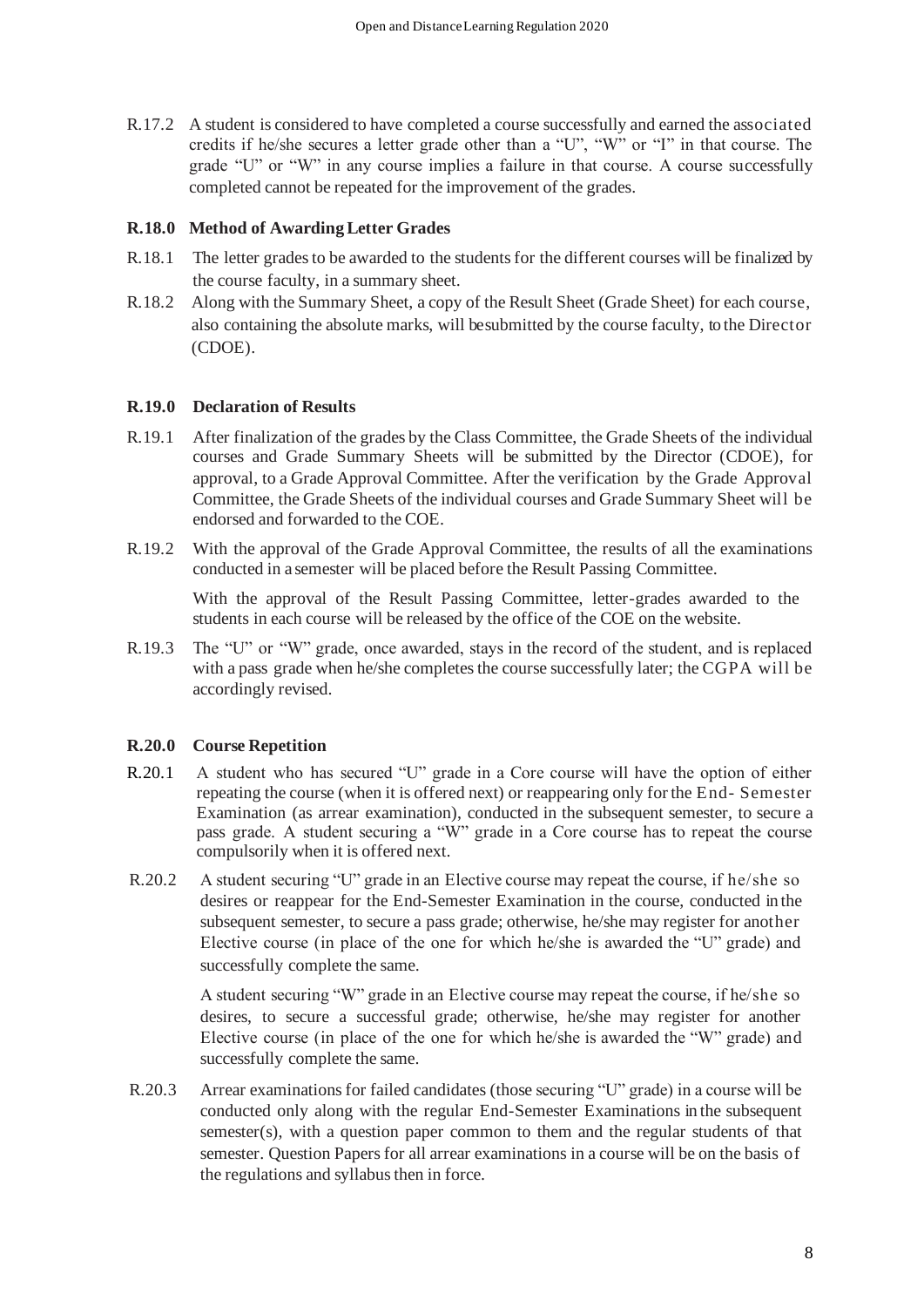The student's letter grade will be determined, on a relative basis, along with the class of students for whom the said course is offered in that semester

R.20.4 A course successfully completed cannot be repeated for the improvement of the grades.

## **R.21.0 Grade Card**

- R.21.1 The grade card issued at the end of each semester to the students will contain the following:
	- (i) The list of Cumulative Grade Point Average (CGPA) coursesregistered by the student along with credits for each course registered for in that semester,
	- (ii) the letter grade obtained in each of the CGPA course,
	- (iii) the attendance code assigned for each CGPA course,
	- (iv) the total credits earned under the CGPA category in that semester,
	- (v) the cumulative credits earned under the CGPA up to the end of that semester,
	- (vi) the Grade Point Average of all the courses taken in that semester -Semester Grade Point Average (SGPA) and
	- (vii) the CGPA of all the courses taken from the first semester up to the end of that semester

Separate grade cards with the above-mentioned details are issued to students for all the Summer Term Courses they will have undergone during their period of study.

R.21.2 SGPA will be calculated according to the following formula

$$
SGPA = \frac{\sum (C \times GP)}{\sum C}
$$

where  $C = C$  redit(s) for the CGPA course registered

- $GP =$  Grade Point, as per the Grade Conversion Table (Table 4), given under R.18.1, for the letter grade obtained by the candidate for the course,
- $\sum C$  = Sum of credits from all the courses taken In that semester, including those in which the student has secured U and W grades.

For the Cumulative Grade Point Average (CGPA) a similar formula is used where  $\Sigma C$ , the sum of credits, is from all the courses registered in all the semesters completed up to the end of that semester.

#### **R.22.0 Eligibility for Award of the Degree for Open and Distance Learning mode Arts and Science Programmes.**

- R.22.1 A student shall be declared to be eligible for award of Degree for the Open and Distance Learning mode Arts and Science Programmes. Degree if he/she has
	- (i) registered for and successfully completed all the required Core courses, Discipline Specific Elective, Skill Enhancement Courses, etc.,